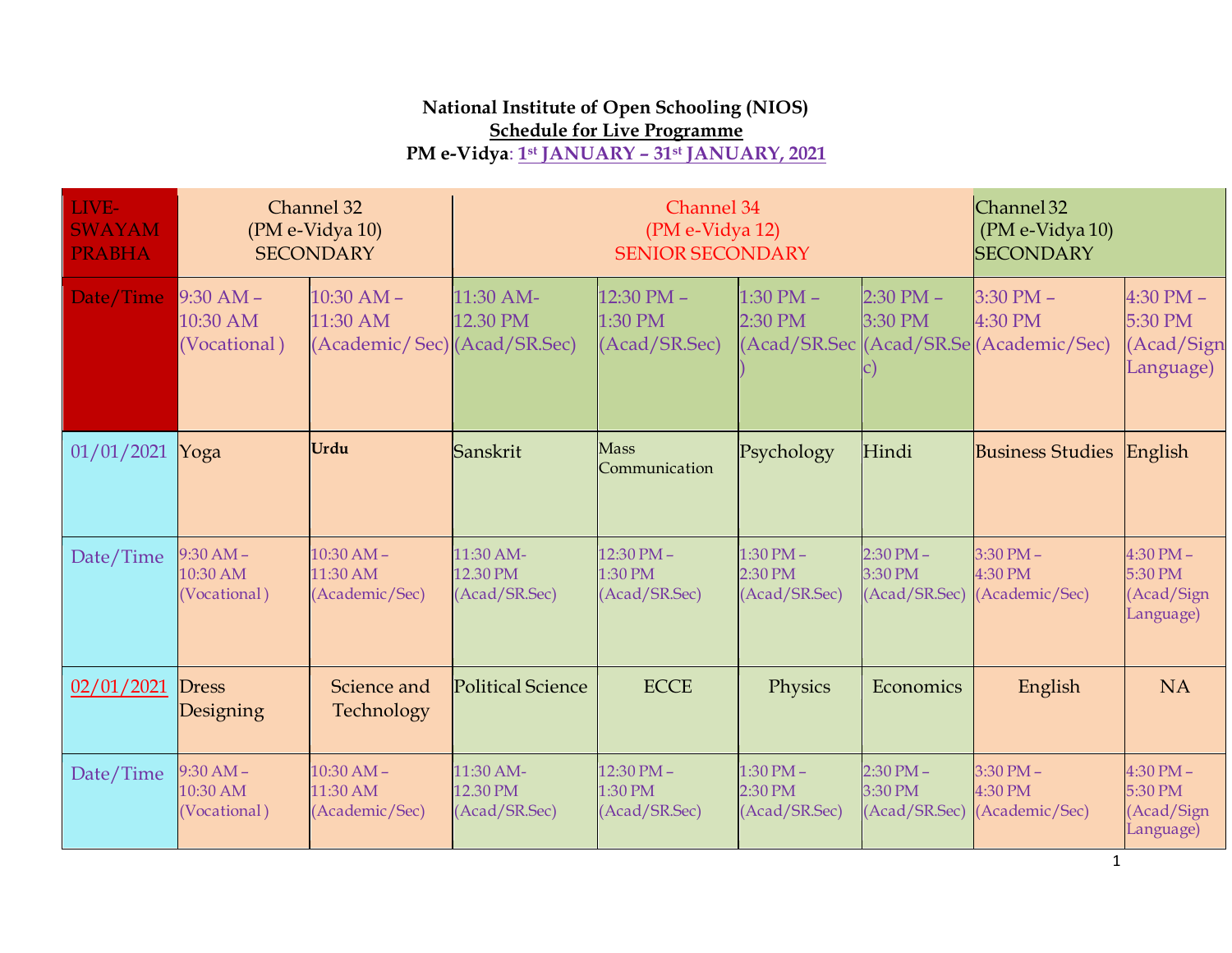| 03/01/2021 | Agriculture<br>and Animal<br>Husbandry    | Sanskrit<br>Vyakaran                         | Bharatiya<br>Darshan                   | <b>Military Studies Business</b>           | <b>Studies</b>                            | <b>NA</b>                                 | <b>ICH</b>                                                          | <b>NA</b>                                           |
|------------|-------------------------------------------|----------------------------------------------|----------------------------------------|--------------------------------------------|-------------------------------------------|-------------------------------------------|---------------------------------------------------------------------|-----------------------------------------------------|
| Date/Time  | $9:30 AM -$<br>10:30 AM<br>(Vocational)   | $10:30 AM -$<br>11:30 AM<br>(Academic/Sec)   | 11:30 AM-<br>12.30 PM<br>(Acad/SR.Sec) | $12:30$ PM $-$<br>1:30 PM<br>(Acad/SR.Sec) | $1:30$ PM $-$<br>2:30 PM<br>(Acad/SR.Sec) | $2:30$ PM $-$<br>3:30 PM<br>(Acad/SR.Sec) | $3:30$ PM $-$<br>4:30 PM<br>(Academic/Sec)                          | $4:30$ PM $-$<br>5:30 PM<br>(Acad/Sign<br>Language) |
| 04/01/2021 | <b>Business and</b><br>Commerce           | Sanskrit                                     | Hindi                                  | Sanskrit Sahitya Biology                   |                                           | Environment<br>al Science                 | Psychology                                                          | <b>NA</b>                                           |
| Date/Time  | $9:30$ AM $-$<br>10:30 AM<br>(Vocational) | $10:30$ AM $-$<br>11:30 AM<br>(Academic/Sec) | 11:30 AM-<br>12.30 PM<br>(Acad/SR.Sec) | 12:30 PM -<br>1:30 PM<br>(Acad/SR.Sec)     | $1:30$ PM $-$<br>2:30 PM                  | $2:30$ PM $-$<br>3:30 PM                  | $3:30$ PM $-$<br>4:30 PM<br>(Acad/SR.Sec (Acad/SR.Se (Academic/Sec) | $4:30$ PM $-$<br>5:30 PM<br>(Acad/Sign<br>Language) |
| 05/01/2021 | ECCE                                      | Hindi                                        | Geography                              | Veda Adhyayan English                      |                                           | Chemistry                                 | Sanskrit Sahitya                                                    | <b>NA</b>                                           |
| Date/Time  | $9:30 AM -$<br>10:30 AM<br>(Vocational)   | $10:30$ AM $-$<br>11:30 AM<br>(Academic/Sec) | 11:30 AM-<br>12.30 PM<br>(Acad/SR.Sec) | 12:30 PM -<br>1:30 PM<br>(Acad/SR.Sec)     | $1:30$ PM $-$<br>2:30 PM                  | $2:30$ PM $-$<br>3:30 PM                  | $3:30$ PM $-$<br>4:30 PM<br>(Acad/SR.Sec (Acad/SR.Se (Academic/Sec) | $4:30$ PM $-$<br>5:30 PM<br>(Acad/Sign<br>Language) |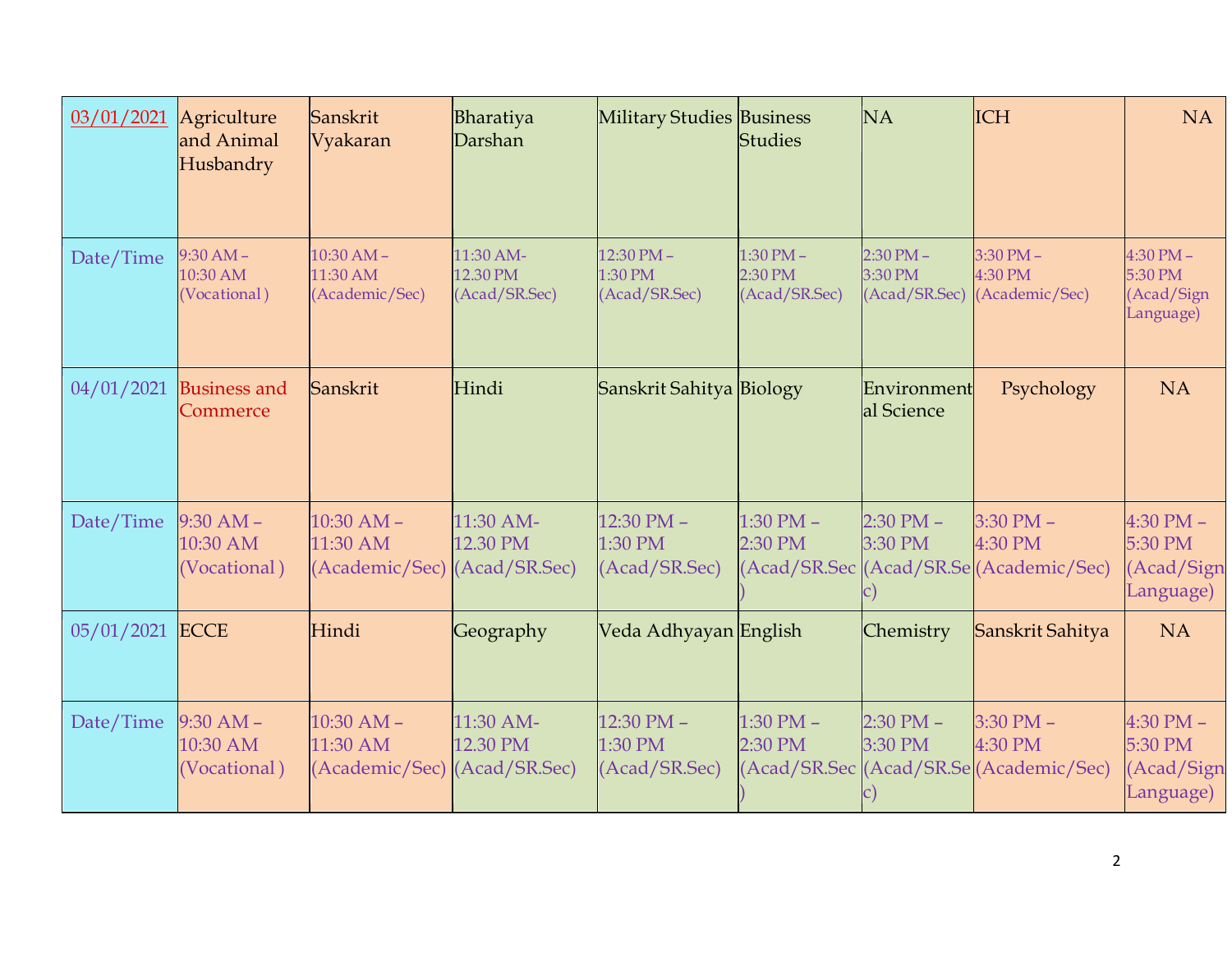| 06/01/2021 | योग और स्वास्थ्य Hindustani                                     | Music<br>(Skype)                             | Accountancy                            | Tourism                                    | Sanskrit                                  | Painting                              | Veda Adhyan                                                         | <b>Business</b><br><b>Studies</b>                   |
|------------|-----------------------------------------------------------------|----------------------------------------------|----------------------------------------|--------------------------------------------|-------------------------------------------|---------------------------------------|---------------------------------------------------------------------|-----------------------------------------------------|
| Date/Time  | $9:30$ AM $-$<br>10:30 AM<br>(Vocational)                       | $10:30$ AM $-$<br>11:30 AM<br>(Academic/Sec) | 11:30 AM-<br>12.30 PM<br>(Acad/SR.Sec) | $12:30$ PM $-$<br>1:30 PM<br>(Acad/SR.Sec) | $1:30$ PM $-$<br>2:30 PM<br>(Acad/SR.Sec) | $2:30$ PM $-$<br>3:30 PM              | $3:30$ PM $-$<br>4:30 PM<br>(Acad/SR.Sec (Academic/Sec)             | $4:30$ PM $-$<br>5:30 PM<br>(Acad/Sign<br>Language) |
| 07/01/2021 | Agriculture<br>and animal<br>husbandry                          | Urdu                                         | Mathematics                            | <b>Mass</b><br>Communication               | History                                   | Computer<br>Science                   | Economics                                                           | Home<br>Science                                     |
| Date/Time  | $9:30$ AM $-$<br>10:30 AM<br>(Vocational)                       | $10:30$ AM $-$<br>11:30 AM<br>(Academic/Sec) | 11:30 AM-<br>12.30 PM<br>(Acad/SR.Sec) | $12:30$ PM $-$<br>1:30 PM<br>(Acad/SR.Sec) | $1:30$ PM $-$<br>2:30 PM                  | $2:30$ PM $-$<br>3:30 PM              | $3:30$ PM $-$<br>4:30 PM<br>(Acad/SR.Sec (Acad/SR.Se (Academic/Sec) | $4:30$ PM $-$<br>5:30 PM<br>(Acad/Sign<br>Language) |
| 08/01/2020 | <b>Preservation of Home Science</b><br>Fruits and<br>Vegetables |                                              | <b>CBC</b>                             | Urdu                                       | Economics                                 | Library and<br>Information<br>Science | Social Science                                                      | English                                             |
| Date/Time  | $9:30 AM -$<br>10:30 AM<br>(Vocational)                         | $10:30 AM -$<br>11:30 AM<br>(Academic/Sec)   | 11:30 AM-<br>12.30 PM<br>(Acad/SR.Sec) | $12:30$ PM $-$<br>1:30 PM<br>(Acad/SR.Sec) | $1:30$ PM $-$<br>2:30 PM                  | $2:30$ PM $-$<br>3:30 PM              | $3:30$ PM $-$<br>4:30 PM<br>(Acad/SR.Sec (Acad/SR.Se (Academic/Sec) | $4:30$ PM $-$<br>5:30 PM<br>(Acad/Sign<br>Language) |
| 09/01/2021 | Catering<br>Management                                          | Science and<br>Technology                    | Psychology                             | Sanskrit Sahitya Physics                   |                                           | <b>NA</b>                             | <b>Carnatic Music</b>                                               | <b>NA</b>                                           |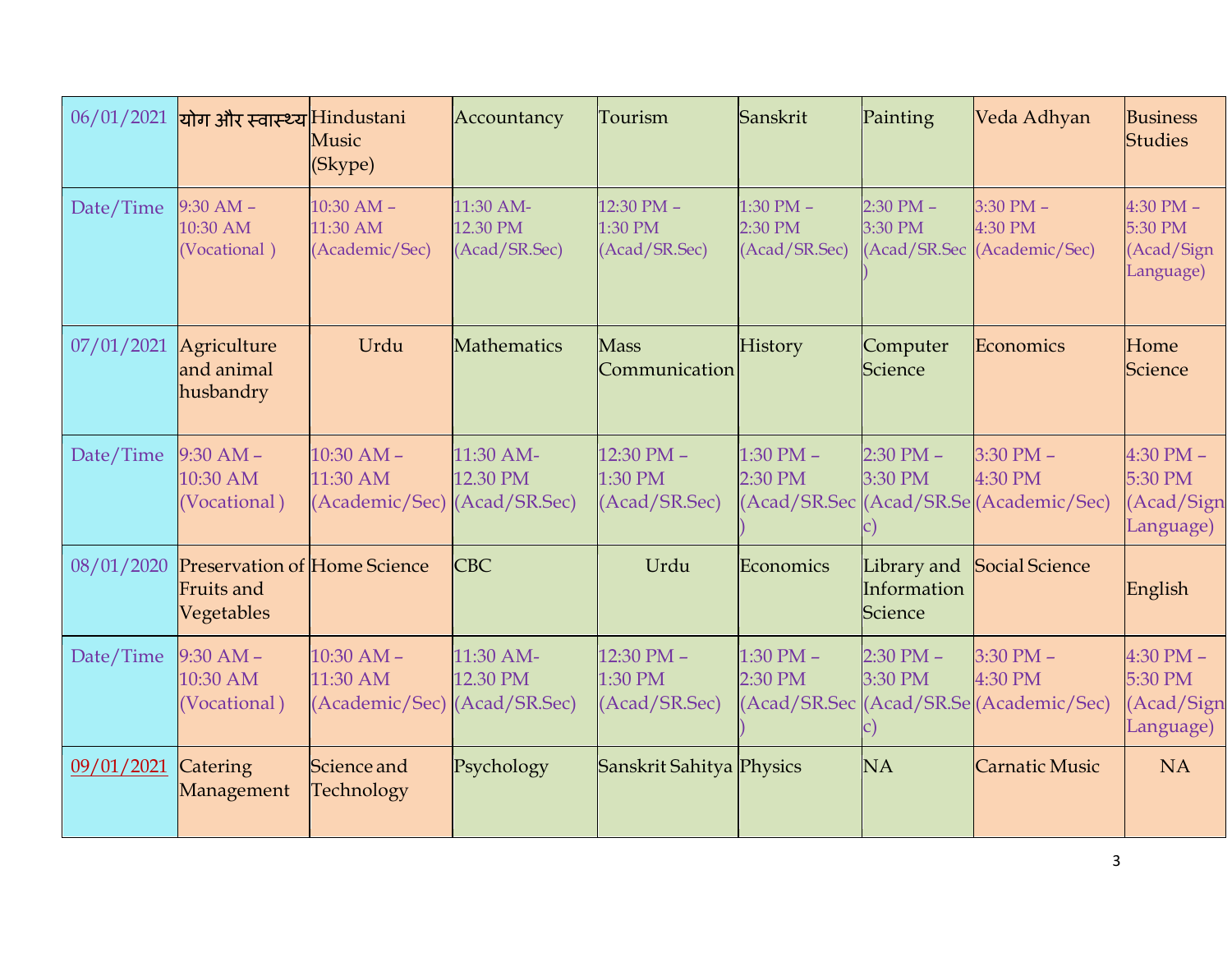| Date/Time  | $9:30 AM -$<br>10:30 AM<br>(Vocational)   | $10:30$ AM $-$<br>11:30 AM<br>(Academic/Sec) (Acad/SR.Sec) | 11:30 AM-<br>12.30 PM                  | 12:30 PM -<br>1:30 PM<br>(Acad/SR.Sec)     | $1:30$ PM $-$<br>2:30 PM                  | $2:30$ PM $-$<br>3:30 PM | $3:30$ PM $-$<br>4:30 PM<br>(Acad/SR.Sec (Acad/SR.Se (Academic/Sec) | $4:30$ PM $-$<br>5:30 PM<br>(Acad/Sign<br>Language) |
|------------|-------------------------------------------|------------------------------------------------------------|----------------------------------------|--------------------------------------------|-------------------------------------------|--------------------------|---------------------------------------------------------------------|-----------------------------------------------------|
| 10/01/2021 | <b>YTTP</b>                               | Sanskrit<br>Vyakaran                                       | <b>Home Science</b>                    | <b>Military Studies Tourism</b>            |                                           | Business<br>Studies      | Psychology                                                          | <b>NA</b>                                           |
| Date/Time  | $9:30 AM -$<br>10:30 AM<br>(Vocational)   | $10:30$ AM $-$<br>11:30 AM<br>(Academic/Sec)               | 11:30 AM-<br>12.30 PM<br>(Acad/SR.Sec) | $12:30$ PM $-$<br>1:30 PM<br>(Acad/SR.Sec) | $1:30$ PM $-$<br>2:30 PM                  | $2:30$ PM $-$<br>3:30 PM | $3:30$ PM $-$<br>4:30 PM<br>(Acad/SR.Sec (Acad/SR.Se (Academic/Sec) | $4:30$ PM $-$<br>5:30 PM<br>(Acad/Sign<br>Language) |
| 11/01/2021 | <b>YTTP</b>                               | Sanskrit                                                   | Sociology                              | Physical<br>Education and<br>Yog           | Biology                                   |                          | AccountancyMathematics                                              | <b>NA</b>                                           |
| Date/Time  | $9:30$ AM $-$<br>10:30 AM<br>(Vocational) | $10:30$ AM $-$<br>11:30 AM<br>(Academic/Sec)               | 11:30 AM-<br>12.30 PM<br>(Acad/SR.Sec) | $12:30$ PM $-$<br>1:30 PM<br>(Acad/SR.Sec) | $1:30$ PM $-$<br>2:30 PM<br>(Acad/SR.Sec) | $2:30$ PM $-$<br>3:30 PM | $3:30$ PM $-$<br>4:30 PM<br>(Acad/SR.Sec (Academic/Sec)             | 4:30 PM -<br>5:30 PM<br>(Acad/Sign<br>Language)     |
| 12/01/2021 | योग एवं स्वास्थ्य Hindi                   |                                                            | Bharatiya<br>Darshan                   | Veda Adhyayan English                      |                                           | Urdu                     | English                                                             | <b>NA</b>                                           |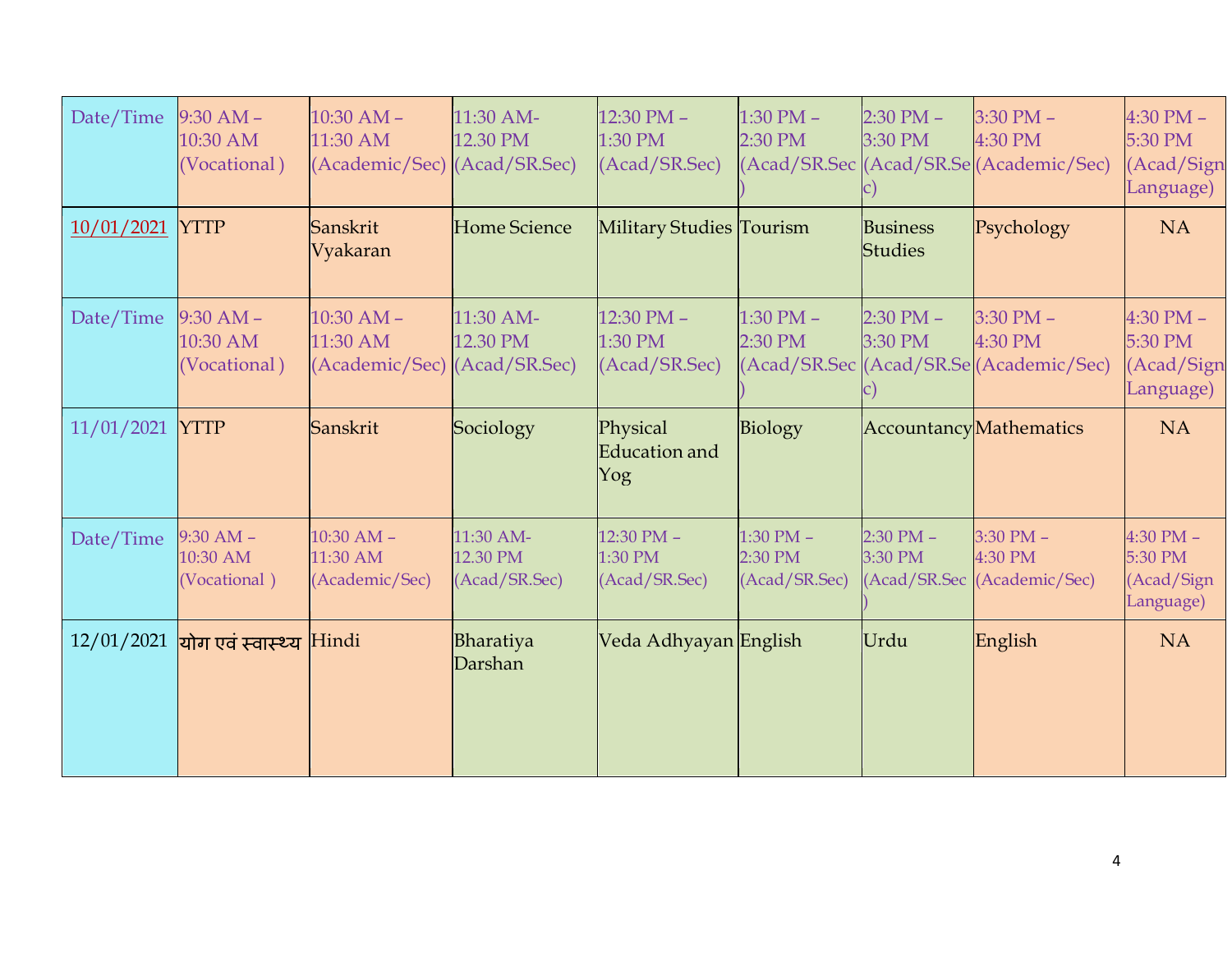| Date/Time  | $9:30 AM -$<br>10:30 AM<br>(Vocational)                        | $10:30 AM -$<br>11:30 AM<br>(Academic/Sec)   | 11:30 AM-<br>12.30 PM<br>(Acad/SR.Sec) | 12:30 PM -<br>1:30 PM<br>(Acad/SR.Sec)           | $1:30$ PM $-$<br>2:30 PM<br>(Acad/SR.Sec) | $2:30$ PM $-$<br>3:30 PM<br>(Acad/SR.Sec) | $3:30$ PM $-$<br>4:30 PM<br>(Academic/Sec)                          | $4:30$ PM $-$<br>5:30 PM<br>(Acad/Sign<br>Language) |
|------------|----------------------------------------------------------------|----------------------------------------------|----------------------------------------|--------------------------------------------------|-------------------------------------------|-------------------------------------------|---------------------------------------------------------------------|-----------------------------------------------------|
| 13/01/2021 | <b>Business and</b><br>Commerce                                | Hindustani<br>Music                          | Sanskrit<br>Vyakaran                   | <b>ECCE</b>                                      | Geography                                 | Economics                                 | Veda Adhyan                                                         | <b>Business</b><br><b>Studies</b>                   |
| Date/Time  | $9:30 AM -$<br>10:30 AM<br>(Vocational)                        | $10:30$ AM $-$<br>11:30 AM<br>(Academic/Sec) | 11:30 AM-<br>12.30 PM<br>(Acad/SR.Sec) | 12:30 PM -<br>1:30 PM<br>(Acad/SR.Sec)           | $1:30$ PM $-$<br>2:30 PM                  | $2:30$ PM $-$<br>3:30 PM                  | $3:30$ PM $-$<br>4:30 PM<br>(Acad/SR.Sec (Acad/SR.Se (Academic/Sec) | $4:30$ PM $-$<br>5:30 PM<br>(Acad/Sign<br>Language) |
| 14/01/2021 | <b>Sec Practice</b><br>(Skype)                                 | Mathematics                                  | Library and<br>Information<br>Science  | History                                          | Sanskrit                                  | Sanskrit<br>Sahitya                       | Economics                                                           | Home<br>Science                                     |
| Date/Time  | $9:30 AM -$<br>10:30 AM<br>(Vocational)                        | $10:30$ AM -<br>11:30 AM<br>(Academic/Sec)   | 11:30 AM-<br>12.30 PM<br>(Acad/SR.Sec) | $12:30 \text{ PM} -$<br>1:30 PM<br>(Acad/SR.Sec) | $1:30$ PM $-$<br>2:30 PM<br>(Acad/SR.Sec) | $2:30$ PM $-$<br>3:30 PM<br>(Acad/SR.Sec) | $3:30$ PM $-$<br>4:30 PM<br>(Academic/Sec)                          | $4:30$ PM $-$<br>5:30 PM<br>(Acad/Sign<br>Language) |
| 15/01/2021 | <b>Preservation of Accountancy</b><br>Fruits and<br>Vegetables |                                              | Environmental<br>Science               | <b>Mass</b><br>Communication Science             | Political                                 | Hindi                                     | Social Science                                                      | English                                             |
| Date/Time  | $9:30 AM -$<br>10:30 AM<br>(Vocational)                        | $10:30$ AM $-$<br>11:30 AM<br>(Academic/Sec) | 11:30 AM-<br>12.30 PM<br>(Acad/SR.Sec) | 9868674574                                       | $1:30$ PM $-$<br>2:30 PM                  | $2:30$ PM $-$<br>3:30 PM                  | $3:30$ PM $-$<br>4:30 PM<br>(Acad/SR.Sec (Acad/SR.Se (Academic/Sec) | $4:30$ PM $-$<br>5:30 PM<br>(Acad/Sign<br>Language) |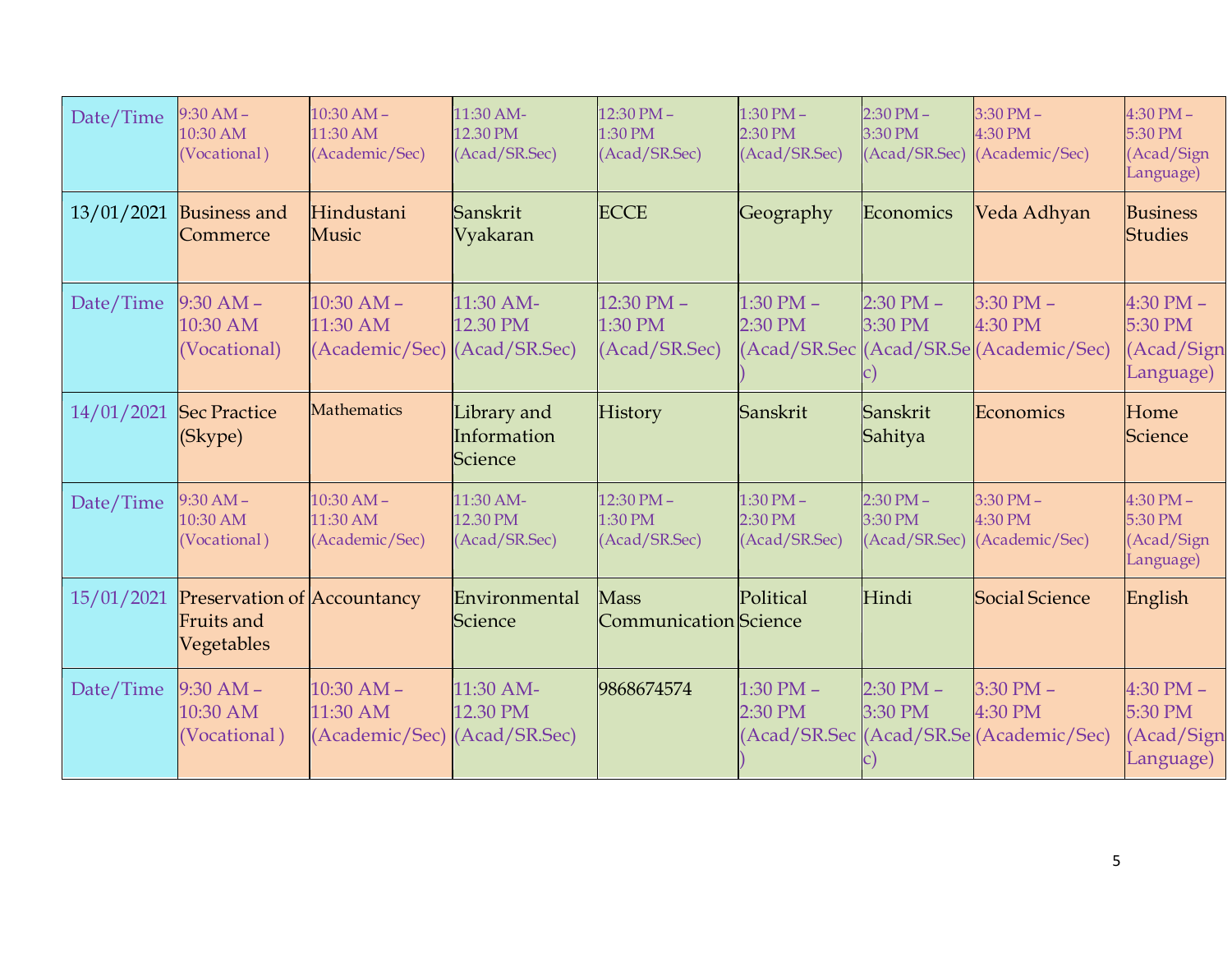| 16/01/2021 | <b>Business and</b><br>Commerce         | Painting<br>(Skype)                          | Chemistry                              | Physics                                    | Psychology                                | <b>NA</b>                                 | <b>ICH</b>                                                          | <b>NA</b>                                           |
|------------|-----------------------------------------|----------------------------------------------|----------------------------------------|--------------------------------------------|-------------------------------------------|-------------------------------------------|---------------------------------------------------------------------|-----------------------------------------------------|
| Date/Time  | $9:30 AM -$<br>10:30 AM<br>(Vocational) | $10:30$ AM $-$<br>11:30 AM<br>(Academic/Sec) | 11:30 AM-<br>12.30 PM<br>(Acad/SR.Sec) | 12:30 PM -<br>1:30 PM<br>(Acad/SR.Sec)     | $1:30$ PM $-$<br>2:30 PM                  | $2:30$ PM $-$<br>3:30 PM                  | $3:30$ PM $-$<br>4:30 PM<br>(Acad/SR.Sec (Acad/SR.Se (Academic/Sec) | $4:30$ PM $-$<br>5:30 PM<br>(Acad/Sign<br>Language) |
| 17/01/2021 | Agriculture<br>and animal<br>husbandry  | Bharatiya<br>Darshan                         | Veda Adhyayan                          | Military History Introduction              | to Law                                    | <b>Business</b><br><b>Studies</b>         | Economics                                                           | <b>NA</b>                                           |
| Date/Time  | $9:30 AM -$<br>10:30 AM<br>(Vocational) | $10:30 AM -$<br>11:30 AM<br>(Academic/Sec)   | 11:30 AM-<br>12.30 PM<br>(Acad/SR.Sec) | $12:30$ PM $-$<br>1:30 PM<br>(Acad/SR.Sec) | $1:30$ PM $-$<br>2:30 PM<br>(Acad/SR.Sec) | $2:30$ PM $-$<br>3:30 PM<br>(Acad/SR.Sec) | $3:30$ PM $-$<br>4:30 PM<br>(Academic/Sec)                          | $4:30$ PM $-$<br>5:30 PM<br>(Acad/Sign<br>Language) |
| 18/01/2021 | <b>Dress</b><br>Designing               | Data Entry<br>Operations                     | Sociology                              | Urdu                                       | Biology                                   | Mathematics                               | Psychology                                                          | <b>NA</b>                                           |
| Date/Time  | $9:30 AM -$<br>10:30 AM<br>(Vocational) | $10:30 AM -$<br>11:30 AM<br>(Academic/Sec)   | 11:30 AM-<br>12.30 PM<br>Acad/SR.Sec   | $12:30$ PM $-$<br>1:30 PM<br>Acad/SR.Sec   | $1:30$ PM $-$<br>2:30 PM<br>(Acad/SR.Sec) | $2:30$ PM $-$<br>3:30 PM<br>(Acad/SR.Sec) | $3:30$ PM $-$<br>4:30 PM<br>(Academic/Sec)                          | $4:30$ PM $-$<br>5:30 PM<br>(Acad/Sign<br>Language) |
| 19/01/2021 | ICT                                     | Hindi                                        | <b>CBC</b>                             | Accountancy                                | English                                   | Sociology                                 | Sanskrit<br>Vyakaran                                                | <b>NA</b>                                           |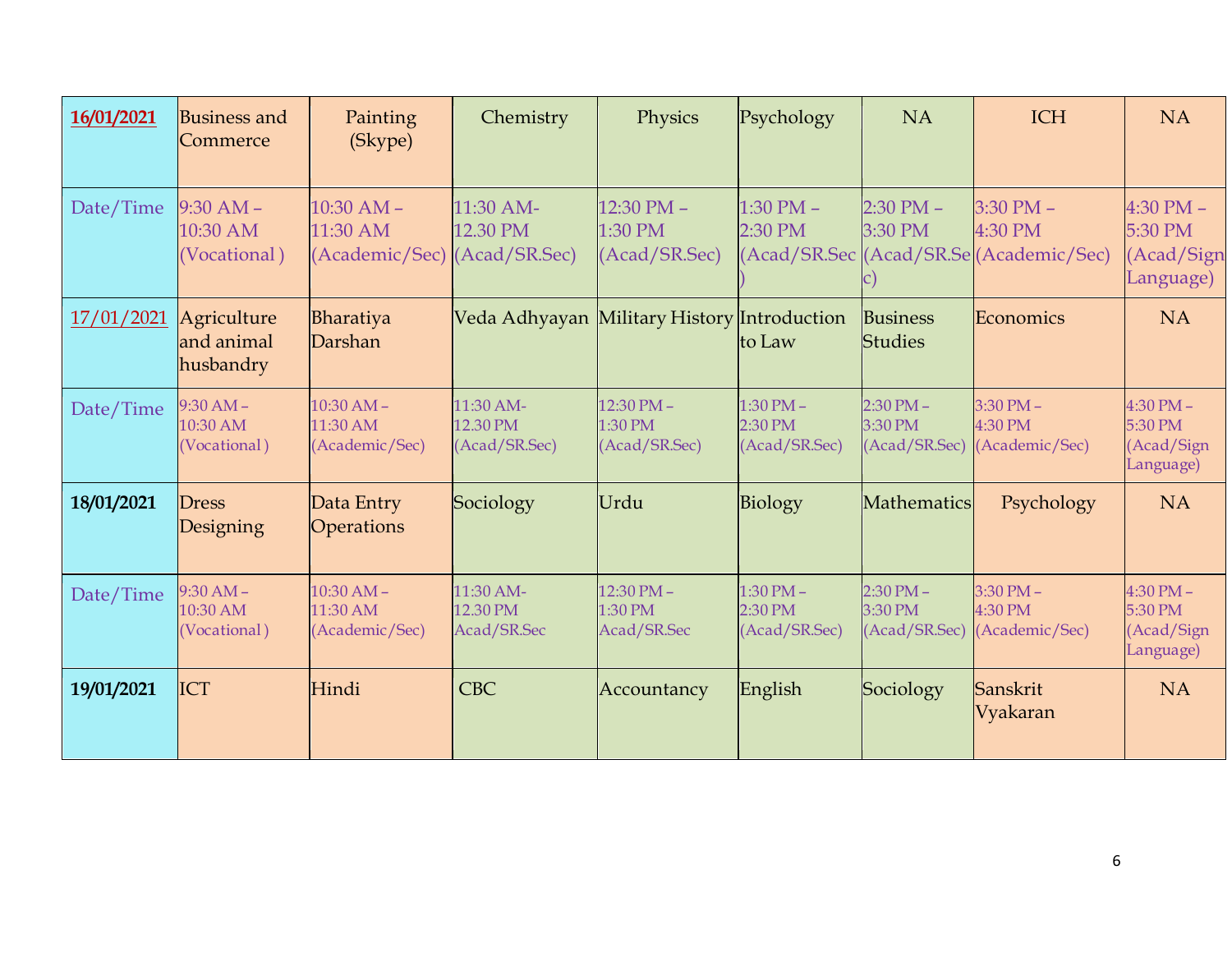| Date/Time  | $9:30 AM -$<br>10:30 AM<br>(Vocational) | $10:30 AM -$<br>11:30 AM<br>(Academic/Sec) | 11:30 AM-<br>12.30 PM<br>(Acad/SR.Sec) | $12:30$ PM $-$<br>1:30 PM<br>(Acad/SR.Sec)       | $1:30$ PM $-$<br>2:30 PM<br>(Acad/SR.Sec) | $2:30$ PM $-$<br>3:30 PM<br>(Acad/SR.Sec) | $3:30$ PM $-$<br>4:30 PM<br>(Academic/Sec) | $4:30$ PM $-$<br>5:30 PM<br>(Acad/Sign<br>Language) |
|------------|-----------------------------------------|--------------------------------------------|----------------------------------------|--------------------------------------------------|-------------------------------------------|-------------------------------------------|--------------------------------------------|-----------------------------------------------------|
| 20/01/2021 | <b>Business and</b><br>Commerce         | <b>Carnatic Music</b><br>(Skype)           | <b>Home Science</b>                    | Tourism                                          | Economic                                  | Bharatiya<br>Darshan                      | English                                    | <b>Business</b><br><b>Studies</b>                   |
| Date/Time  | $9:30 AM -$<br>10:30 AM<br>(Vocational) | $10:30 AM -$<br>11:30 AM<br>(Academic/Sec) | 11:30 AM-<br>12.30 PM<br>(Acad/SR.Sec) | $12:30 \text{ PM} -$<br>1:30 PM<br>(Acad/SR.Sec) | $1:30$ PM $-$<br>2:30 PM<br>(Acad/SR.Sec) | $2:30$ PM $-$<br>3:30 PM<br>(Acad/SR.Sec) | $3:30$ PM $-$<br>4:30 PM<br>(Academic/Sec) | $4:30$ PM $-$<br>5:30 PM<br>(Acad/Sign<br>Language) |
| 21/01/2021 | योग एवं स्वास्थ्य                       | Urdu                                       | <b>Home Science</b>                    | <b>History</b>                                   | Sanskrit                                  | Computer<br>Science                       | Science and<br>Technology                  | Home<br>Science                                     |
| Date/Time  | $9:30 AM -$<br>10:30 AM<br>(Vocational) | $10:30 AM -$<br>11:30 AM<br>(Academic/Sec) | 11:30 AM-<br>12.30 PM<br>(Acad/SR.Sec) | $12:30$ PM $-$<br>1:30 PM<br>(Acad/SR.Sec)       | $1:30$ PM $-$<br>2:30 PM<br>(Acad/SR.Sec) | $2:30$ PM $-$<br>3:30 PM<br>(Acad/SR.Sec) | $3:30$ PM $-$<br>4:30 PM<br>(Academic/Sec) | $4:30$ PM $-$<br>5:30 PM<br>(Acad/Sign<br>Language) |
| 22/01/2021 | <b>ECCE</b>                             | Painting                                   | Mathematics                            | Political Science Biology                        |                                           | Hindi                                     | <b>Business Studies</b>                    | English                                             |
| Date/Time  | $9:30 AM -$<br>10:30 AM<br>(Vocational) | $10:30 AM -$<br>11:30 AM<br>(Academic/Sec) | 11:30 AM-<br>12.30 PM<br>(Acad/SR.Sec) | $12:30$ PM $-$<br>1:30 PM<br>(Acad/SR.Sec)       | $1:30$ PM $-$<br>2:30 PM<br>(Acad/SR.Sec) | $2:30$ PM $-$<br>3:30 PM<br>(Acad/SR.Sec) | $3:30$ PM $-$<br>4:30 PM<br>(Academic/Sec) | $4:30$ PM $-$<br>5:30 PM<br>(Acad/Sign<br>Language) |
| 23/01/2021 | Construction<br>Supervision             | Bharatiya<br>Darshan                       | Veda Adhyayan Chemistry                |                                                  | English                                   | <b>NA</b>                                 | Painting                                   | <b>NA</b>                                           |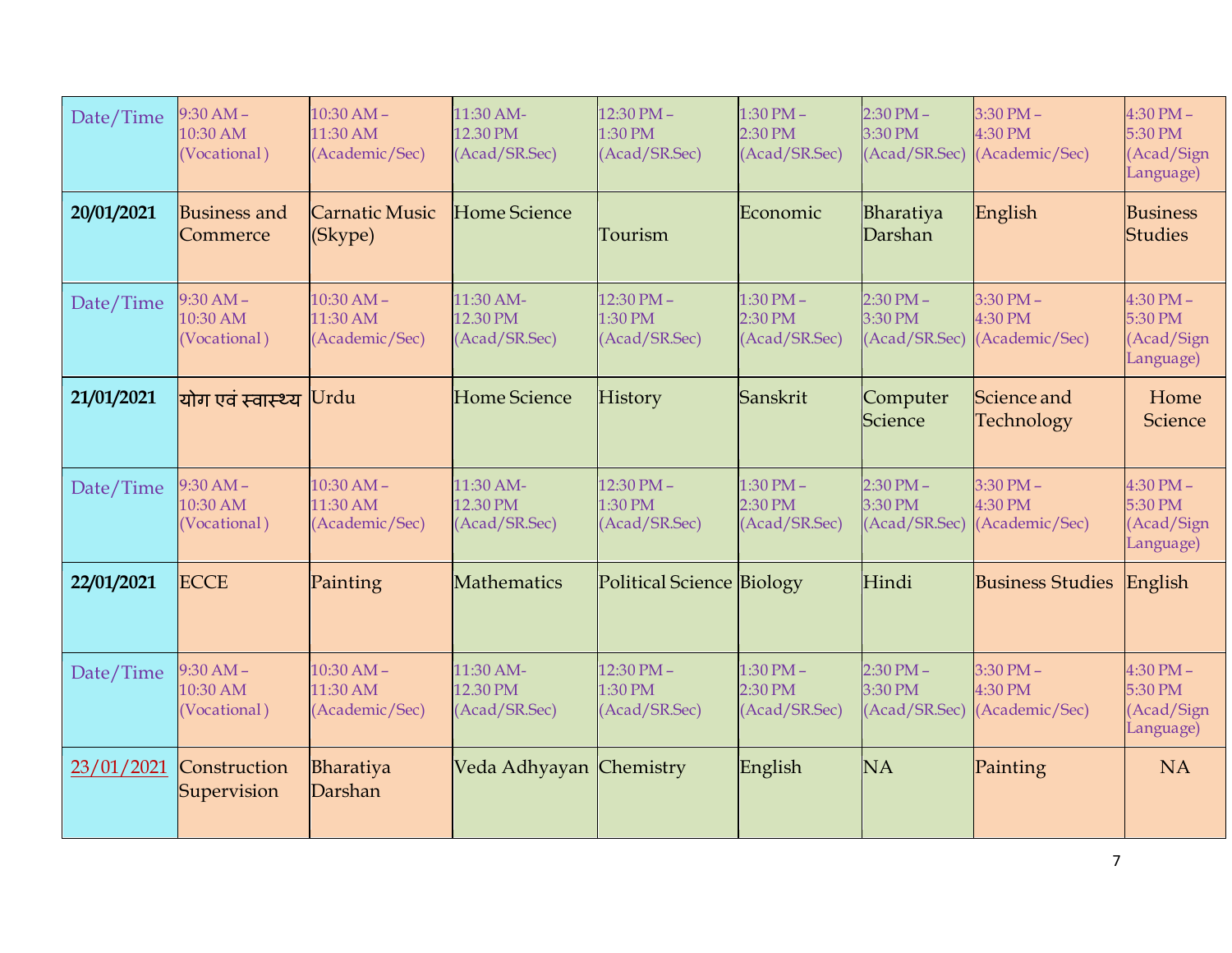| Date/Time  | $9:30 AM -$<br>10:30 AM<br>(Vocational)   | $10:30$ AM $-$<br>11:30 AM<br>(Academic/Sec) (Acad/SR.Sec) | 11:30 AM-<br>12.30 PM                  | 12:30 PM -<br>1:30 PM<br>(Acad/SR.Sec) | $1:30$ PM $-$<br>2:30 PM                  | $2:30$ PM $-$<br>3:30 PM          | $3:30$ PM $-$<br>4:30 PM<br>(Acad/SR.Sec (Acad/SR.Se (Academic/Sec) | $4:30$ PM $-$<br>5:30 PM<br>(Acad/Sign<br>Language) |
|------------|-------------------------------------------|------------------------------------------------------------|----------------------------------------|----------------------------------------|-------------------------------------------|-----------------------------------|---------------------------------------------------------------------|-----------------------------------------------------|
| 24/01/2021 | <b>Business and</b><br>Commerce           | Sanskrit                                                   | Sanskrit<br>Vyakaran                   | Military History Painting              |                                           | <b>Business</b><br><b>Studies</b> | Hindustani<br>Music                                                 | <b>NA</b>                                           |
| Date/Time  | $9:30$ AM $-$<br>10:30 AM<br>(Vocational) | $10:30$ AM $-$<br>11:30 AM<br>(Academic/Sec)               | 11:30 AM-<br>12.30 PM<br>(Acad/SR.Sec) | 12:30 PM -<br>1:30 PM<br>(Acad/SR.Sec) | $1:30$ PM $-$<br>2:30 PM<br>(Acad/SR.Sec) | $2:30$ PM $-$<br>3:30 PM          | $3:30$ PM $-$<br>4:30 PM<br>(Acad/SR.Sec (Academic/Sec)             | $4:30$ PM $-$<br>5:30 PM<br>(Acad/Sign<br>Language) |
| 25/01/2021 | <b>Sec Practice</b><br>skype<br>/studio)  | Mathematics                                                | Data Entry<br>Operations               | Environmental<br>Science               | Urdu                                      | Geography                         | Home Science                                                        | <b>NA</b>                                           |
| 26/01/2021 |                                           |                                                            |                                        | Republic Day (National Holiday)        |                                           |                                   |                                                                     |                                                     |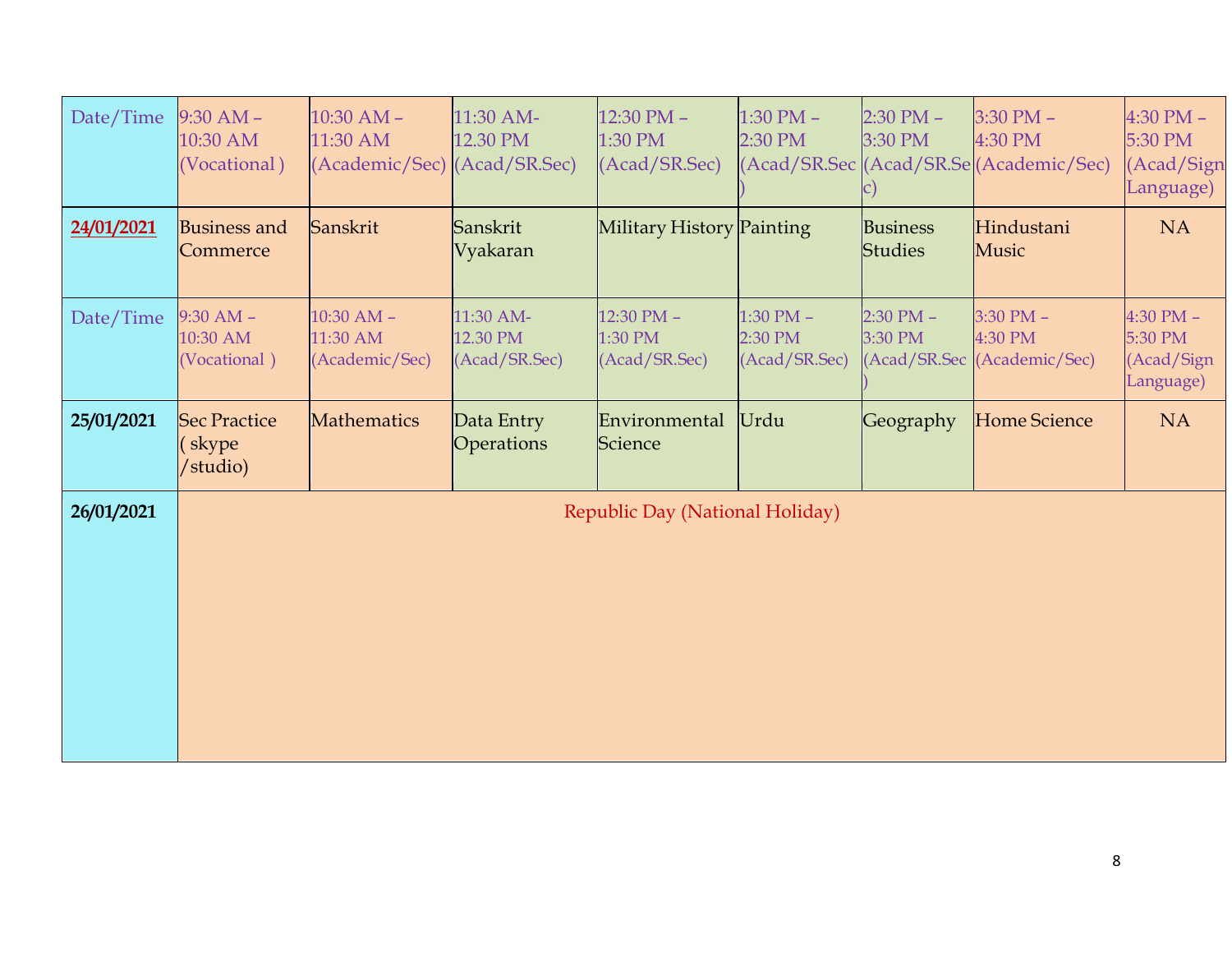| Date/Time  | $9:30 AM -$<br>10:30 AM<br>(Vocational)   | $10:30 AM -$<br>11:30 AM<br>(Academic/Sec)   | 11:30 AM-<br>12.30 PM<br>(Acad/SR.Sec) | $12:30$ PM $-$<br>1:30 PM<br>(Acad/SR.Sec)       | $1:30$ PM $-$<br>2:30 PM<br>(Acad/SR.Sec) | $2:30$ PM $-$<br>3:30 PM<br>(Acad/SR.Sec) | $3:30$ PM $-$<br>4:30 PM<br>(Academic/Sec)           | $4:30$ PM $-$<br>5:30 PM<br>(Acad/Sign<br>Language) |
|------------|-------------------------------------------|----------------------------------------------|----------------------------------------|--------------------------------------------------|-------------------------------------------|-------------------------------------------|------------------------------------------------------|-----------------------------------------------------|
| 27/01/2021 | योग एवं<br>स्वास्थ्य                      | <b>ICH</b>                                   | Sociology                              | Introduction<br>to Law                           | Physical<br>Education and<br>Yog          | Psychology                                | Veda Adhyan                                          | <b>Business</b><br><b>Studies</b>                   |
| Date/Time  | $9:30$ AM $-$<br>10:30 AM<br>(Vocational) | $10:30$ AM $-$<br>11:30 AM<br>(Academic/Sec) | 11:30 AM-<br>12.30 PM<br>(Acad/SR.Sec) | $12:30$ PM $-$<br>1:30 PM<br>(Acad/SR.Sec)       | $1:30$ PM $-$<br>2:30 PM<br>(Acad/SR.Sec) | $2:30$ PM $-$<br>3:30 PM<br>(Acad/SR.Sec) | $3:30$ PM $-$<br>4:30 PM<br>(Academic/Sec            | $4:30$ PM $-$<br>5:30 PM<br>(Acad/Sign<br>Language) |
| 28/01/2021 | <b>Bakery</b> and<br>Confectionery        | <b>Business Studies</b>                      | Environmental<br><b>Science</b>        | History                                          | Tourism                                   | Mathematics                               | Economics                                            | <b>Home Science</b>                                 |
| Date/Time  | $9:30$ AM $-$<br>10:30 AM<br>(Vocational) | $10:30$ AM $-$<br>11:30 AM<br>(Academic/Sec) | 11:30 AM-<br>12.30 PM<br>(Acad/SR.Sec) | $12:30 \text{ PM} -$<br>1:30 PM<br>(Acad/SR.Sec) | $1:30$ PM $-$<br>2:30 PM<br>(Acad/SR.Sec) | $2:30$ PM $-$<br>3:30 PM<br>(Acad/SR.Sec) | $3:30$ PM $-$<br>4:30 PM<br>(Academic/Sec (Acad/Sign | $4:30$ PM $-$<br>5:30 PM<br>Language)               |
| 29/01/2021 | Agriculture<br>and animal<br>husbandry    | <b>Mathematics</b>                           | Painting                               | <b>Mass</b><br>Communication                     | Accountancy                               | Library and<br>Information<br>Science     | Social Science                                       | English                                             |